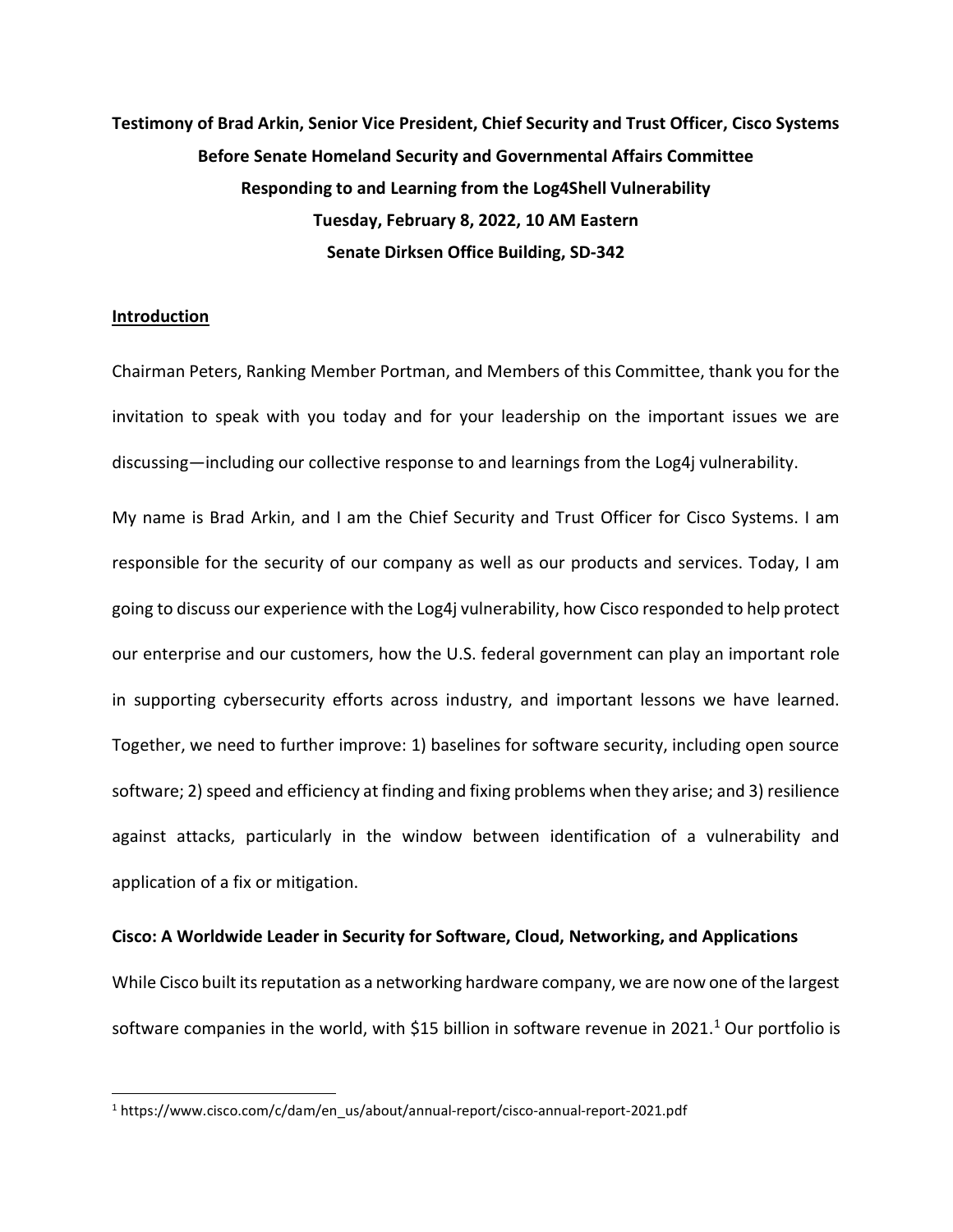one of the broadest in the technology industry and includes software, Software-as-a-Service (SaaS), hardware, silicon, and services. Software is central to Cisco's business and can be found in our supply chain, cloud products, cloud-enabled hardware, traditional networking hardware, and enterprise IT environments.

Cisco is an important technology partner to the U.S. government, as part of the Defense Industrial Base (DIB), and a central technology provider to critical infrastructure companies, including financial services, healthcare, energy, manufacturing, and businesses of all sizes. Cisco is a global company with nearly 80,000 full-time employees located worldwide. We own and operate a large, complex IT environment to run our business and support our customers. Protecting our company, our customers, and their data from cyber-attacks is critical to our business.

## Discovery, Response, and Remediation of the Log4j Vulnerability

On December 9, 2021, a critical vulnerability was revealed in the Log4j library used in almost every java application written and used on the Internet. The Log4J library is commonly used in the development of software when logging is needed on a variety of systems. This library intentionally includes the ability for a programmer to remotely fetch executable code from a remote server and execute it. The vulnerability discovered allowed remote attackers to force a vulnerable system to use this functionality without the knowledge or permission of its owner and, thereby, download and run malicious code. Additional vulnerabilities related to Log4j were discovered in subsequent weeks.

This created an industry-wide problem, as organizations around the world needed to figure out how they were using Log4j, the potential exposure that needed to be addressed, and how they could best manage the associated risks. For Cisco, the scope and diversity of our technology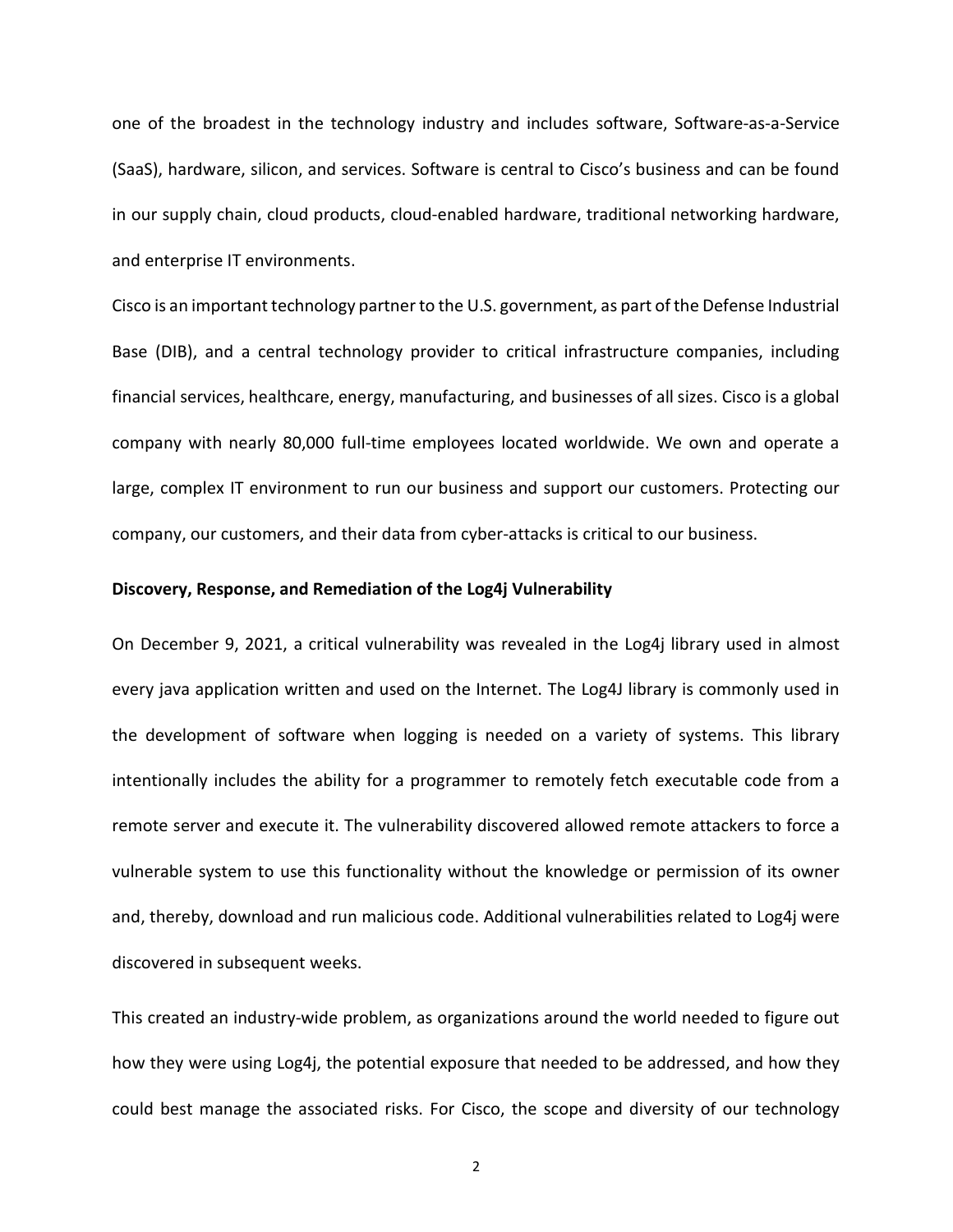business made our Log4j response complex, requiring us to identify the presence of the vulnerability as well as apply necessary fixes, using risk assessments to drive prioritization of this work.

In 2014, our industry faced a similarly widespread zero-day vulnerability called "Heartbleed." At that time, it took Cisco 50 days to identify the full list of software that required updates to remediate the vulnerability and several additional weeks to apply the necessary software patches. With our Log4j response, Cisco was able to respond significantly faster and was able to identify the use of the Log4j library within its products and services and provide software patches for affected products within 10 days. This significant improvement in response time was helped by lessons learned in the past, Cisco's on-going security efforts, and the collaborative efforts facilitated by partnerships, including the Joint Cyber Defense Collaborative ("JCDC").

By focusing on historical lessons learned, building better and more secure software, and having data about which specific applications and software we use, we were able to move quicker, eliminate risk faster, and have the agility needed to manage our own security and resilience. For Cisco, the key differentiator was our improved visibility into the software applications and thirdparty products that we use as a company. Additionally, we now use tooling to allow us to see the software maintenance status of the applications we use, identifying whether a particular piece of software is the latest version. We strongly recommend the use of tools and technology that allow companies and government agencies to have this kind of visibility into the applications they employ and their maintenance status. Those tools and technologies must then also be anchored by mature incident management processes and capabilities.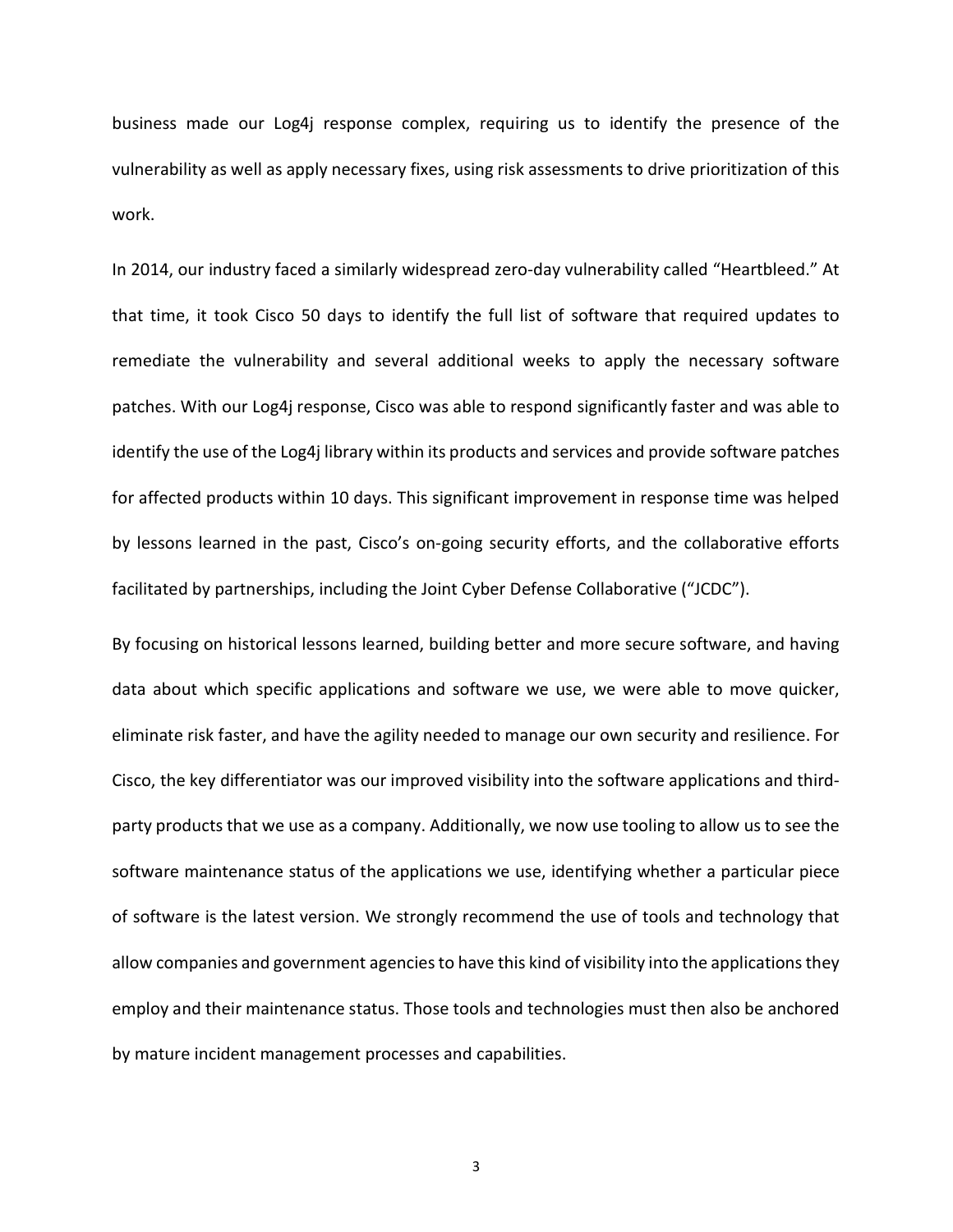Many important investments for Cisco—such as our internal source code scanning capabilities, our Zero trust network architecture, and our ability to isolate within our networks—helped drive efficacy during this event. We will continue to review this event and integrate what we learn into future investments to bolster future remediation efforts.

#### Government Support During the Log4j Vulnerability

Throughout the incident, we actively exchanged cyber threat intelligence with both our industry peers and government including through the JCDC stood up by Department of Homeland Cybersecurity and Infrastructure Agency ("CISA") Director Jen Easterly this past year. The JCDC is intended to satisfy a requirement from Congress that CISA facilitate joint cyber planning and coordination with the private sector. The shared learnings from these engagements provided us insight into the evolving nature of the threats and helped guide our risk decisions internally. Cisco updated public-facing materials on a regular basis to keep our customers aware of the potential impact of the vulnerability on Cisco products and services and to give them specific mitigation information. These experiences demonstrate that private sector risk prioritization efforts greatly benefit from the government sharing readily actionable cyber threat information at the lowest possible classification, which then enables their rapid, timely, and widespread dissemination.

Tight integration within our security function and threat intelligence from Cisco Talos helped us to effectively prioritize remediation efforts. At Cisco, we are fortunate to have a world-class threat intelligence function like Cisco Talos and the resources to create a robust response to Log4j. But even smaller companies without our sophisticated threat intelligence capabilities can benefit from CISA's public awareness campaigns. Their ability to access information from CISA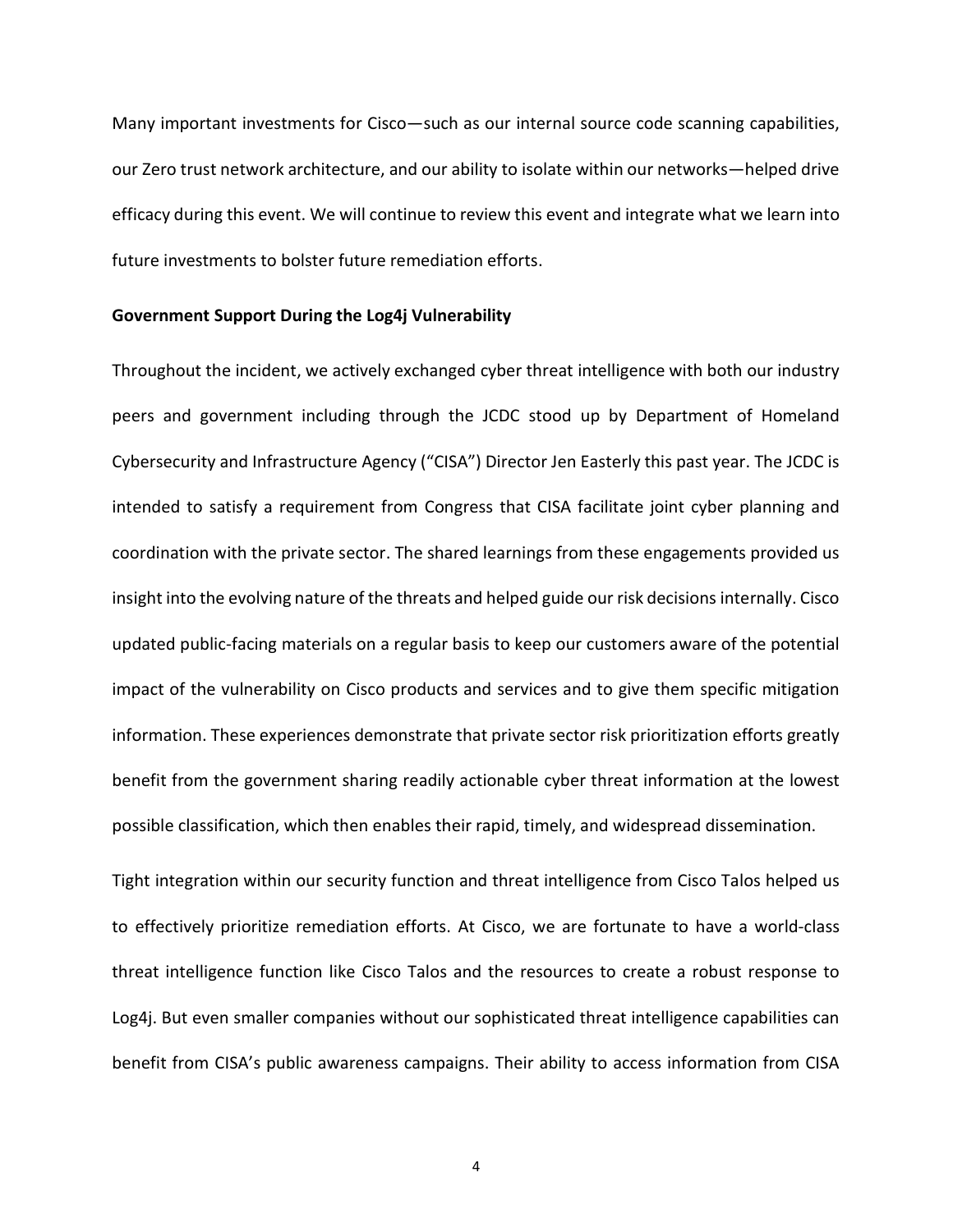will prove vital as they struggle to understand the risks they face, whether and how active exploits are occurring, and where to focus their remediation resources.

In my view, CISA correctly identified an important approach when it issued Binding Operational Directive 22-01 last year, which requires agencies to expedite patching of known vulnerabilities that are being actively exploited. Earlier this year, CISA then began publishing a catalog of these known exploited vulnerabilities with a specific timeline for their expected remediation. Active and ongoing patching is an important way to mitigate cyber risks and prevent the exploitation of vulnerabilities. This is consistent with the conclusions of Cisco's own research.<sup>2</sup> Organizations must prioritize risk differently than they have in the past.

## Software Security and the Use of Open Source Software

All software has the potential to contain vulnerabilities, and we need to build and maintain software and systems to be resilient in the face of these vulnerabilities. Efforts to improve software quality and reduce the frequency and impact of security vulnerabilities are important, but there will always be security bugs in software developed by humans. Tools, like software bills of materials ("SBOMs"), have the potential to help coordinate efforts across the entire ecosystem to make it easier to achieve good outcomes despite the inevitable presence of these vulnerabilities. For that reason, we applaud the steps laid out in Executive Order 14028 and the work NIST is doing in areas like the development of the Secure Software Development Framework.

 $2A$  report containing Cisco Kenna's research on this issue may be found here: https://www.kennasecurity.com/resources/prioritization-to-prediction-report-volume-eight/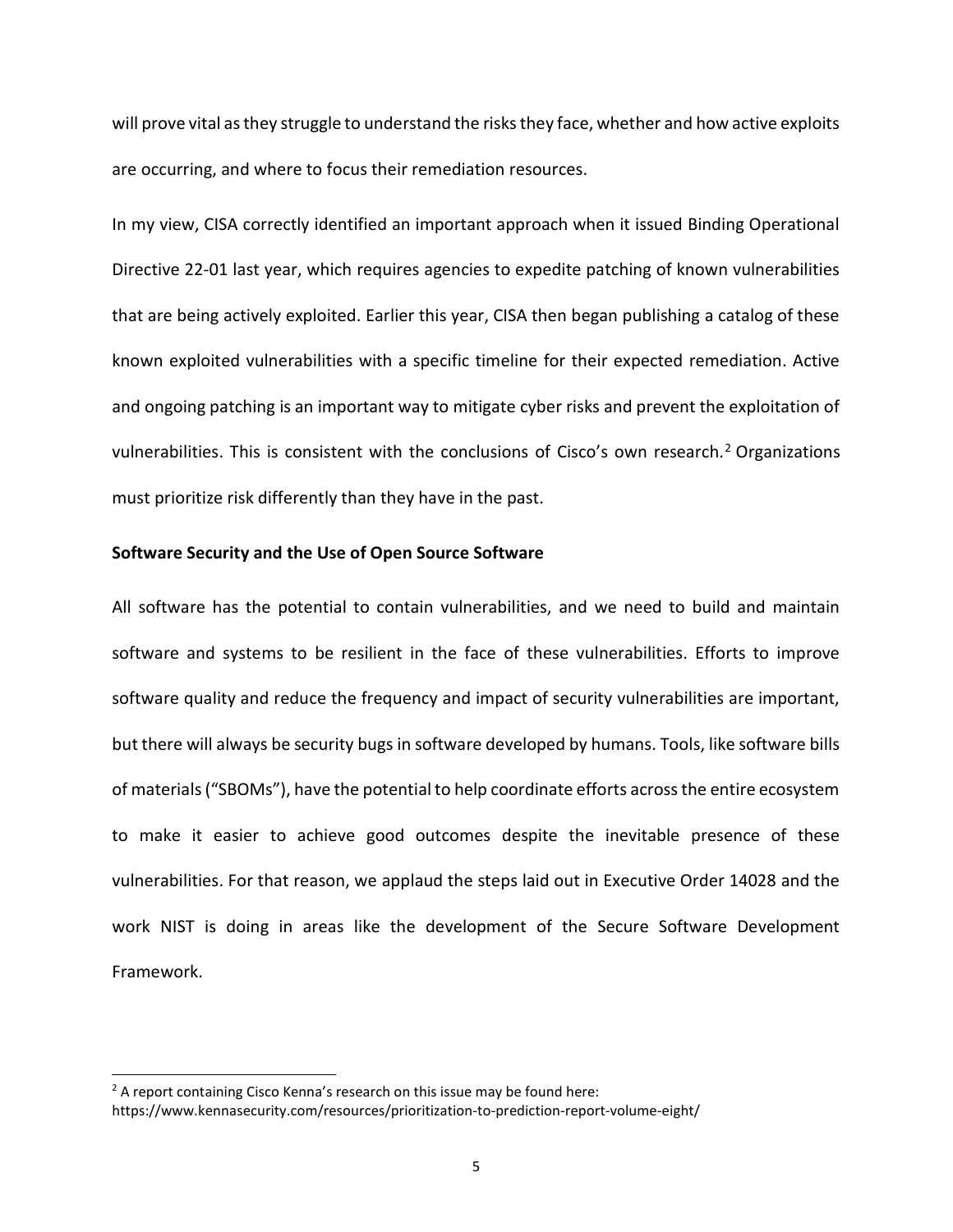It is my opinion that open source software did not fail, as some have suggested, and it would be misguided to suggest that the Log4j vulnerability is evidence of a unique flaw or increased risk with open source software. The truth is that all software contains vulnerabilities due to inherent flaws of human judgment in designing, integrating, and writing software. Cisco has a welldeveloped Product Security Incident Response Team ("PSIRT") process to help manage that risk, apply necessary patches, and help our customers perform the necessary remediation once we learn of their existence. Cisco's Talos Threat Intelligence team also provides vital information about vectors of attack and indications of actual exploitation and compromise "in the wild."<sup>3</sup>

Cisco is a significant user of and an active contributor to open source security projects. These are important efforts necessary to maintain the integrity of code blocks shared across foundational elements of IT infrastructure. However, I believe that focusing narrowly on the risks posed by open source software may distract us from other significant areas where we can address security risks inherent in all software.

Indeed, we strive to ensure that all the software we use and provide our customers only gets better and is increasingly secure. This is done through the extensive use of a Secure Development Lifecycle ("SDL"), which documents mandatory policies and practices to reduce risks throughout the anticipated span of use for a product or service. Cisco's SDL is informed by our decades of experience and learnings in software development. Ensuring that the environment in which the software is written, compiled, and deployed is highly secure is also an essential practice. It helps us to ensure that software from different components follow rigorous processes that include

<sup>&</sup>lt;sup>3</sup> https://blog.talosintelligence.com/2021/12/apache-log4j-rce-vulnerability.html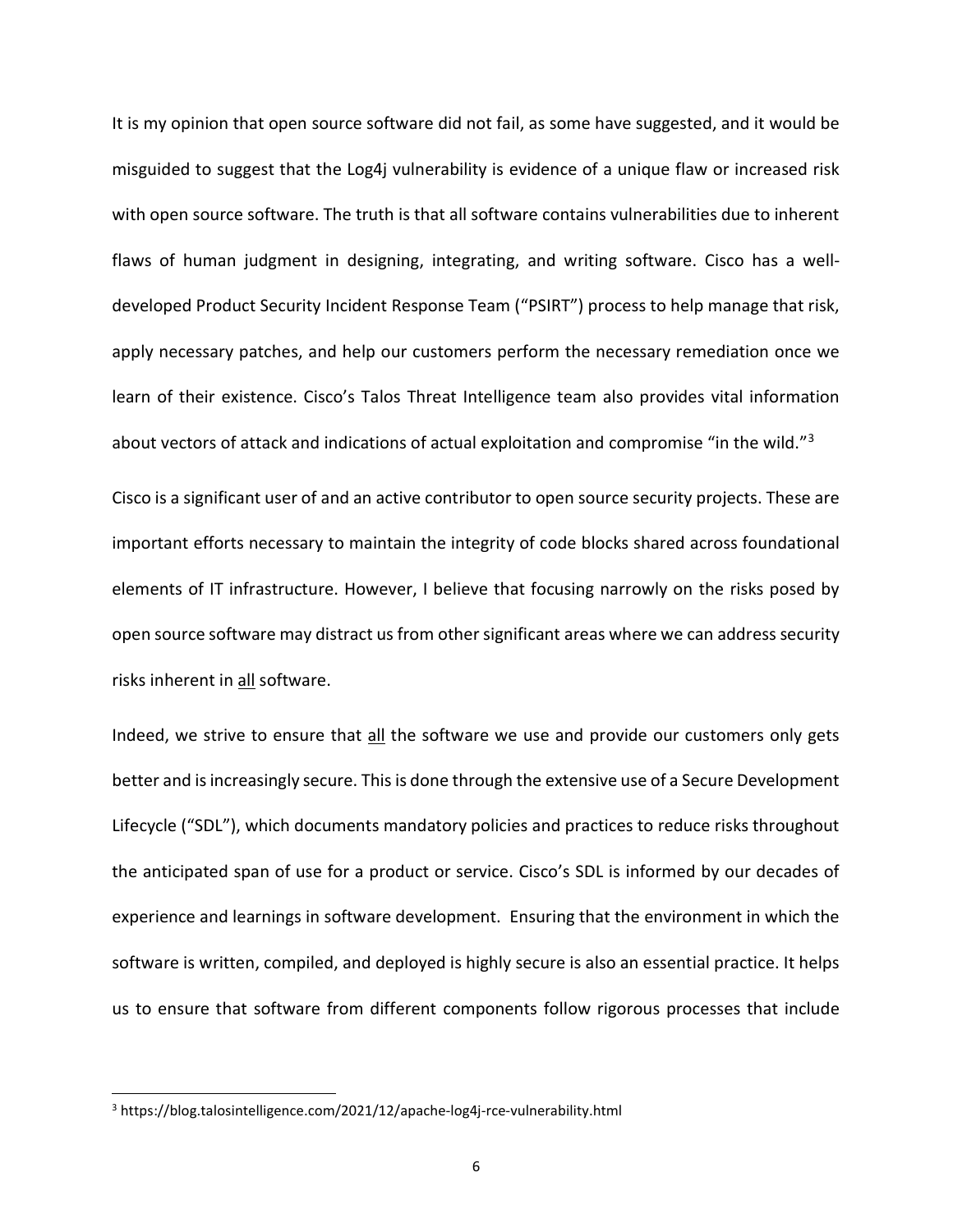hardening, vulnerability management, logging and monitoring, segmentation, and access controls.

Equally important are ways that we mitigate the risks of vulnerable software by building our IT systems and our infrastructure to limit the "blast radius" of any potential vulnerability. Highly secure architectures are critical to creating the necessary separation inside of systems to limit the impact of exploitable vulnerabilities and enable rapid recovery and resiliency. Proper segmentation, for example, makes it difficult for an attacker to move laterally through the network, even if they can gain initial access by exploiting a vulnerability. Implementing a zerotrust environment further protects critical data and systems from intrusion and exploitation by ensuring that every attempt to connect to the network and access important data and systems is examined. We leverage intelligent, automated protective measures that ensure only trusted devices are being used and that their users have the requisite permission needed to access the specific data, apps, or workloads requested.<sup>4</sup>

We stand a much better chance of managing future discovered vulnerabilities if we acknowledge today the risks inherent in software and focus our energy on using highly secure software build environments, highly secure architectures, and zero-trust strategies.

## What Government Can Do to Help

The U.S. government can play an important role in addressing the risks that vulnerabilities pose by creating incentives for companies to have a highly secure and effective way to design and build software, create a highly secure software supply chain, and deliver highly secure code to their

<sup>4</sup> https://www.cisco.com/c/en/us/products/security/zero-trust.html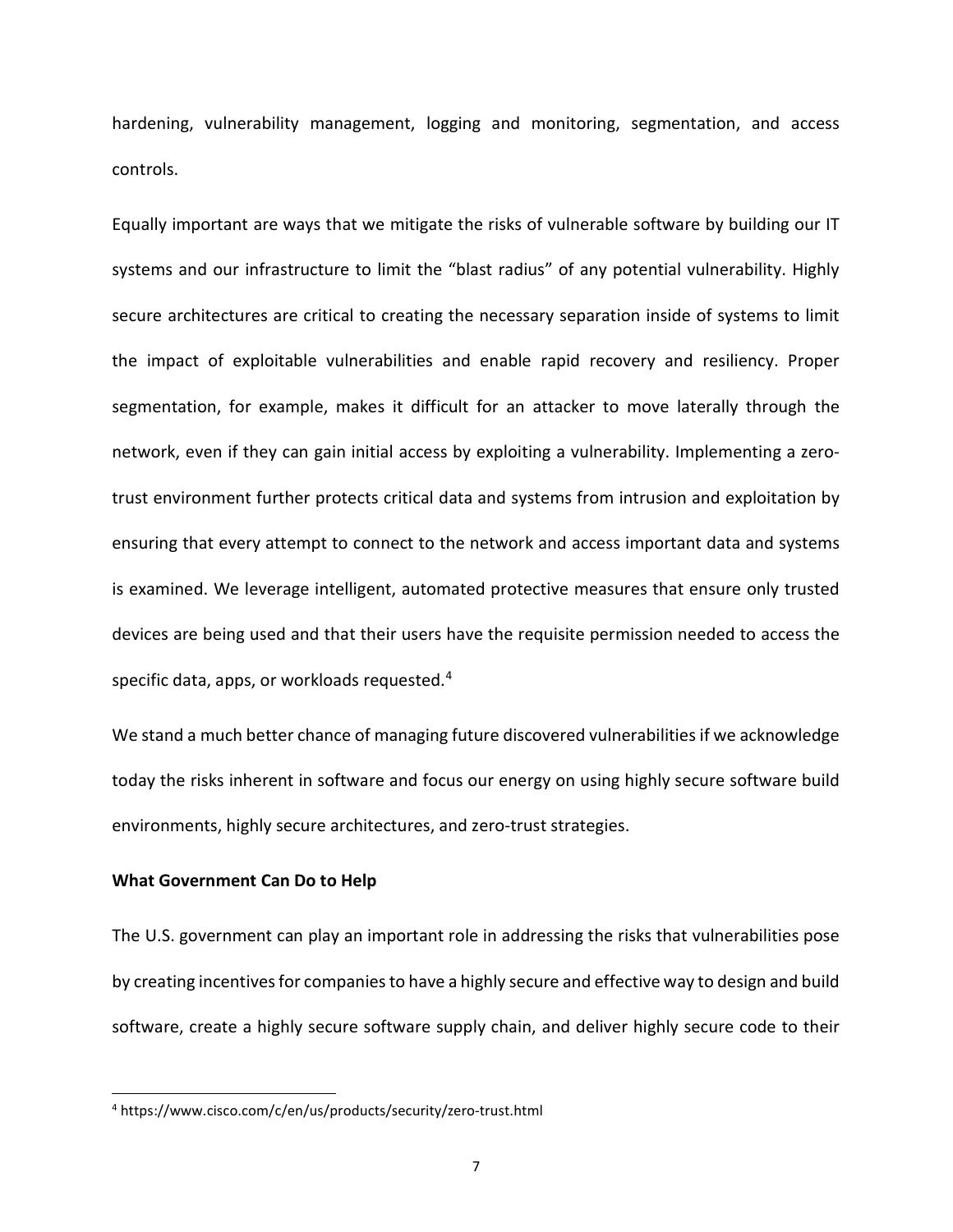customers. The government can ensure that critical infrastructure providers—nearly all of whom are important Cisco customers—are securing their critical systems as required.<sup>5</sup>

Executive Order ("EO") 14028 represents an important step that Cisco supports.<sup>6</sup> The emphasis on software security and software transparency (knowing what software ingredients are in the technology we use) are critical points of focus in the EO. We want to compliment the work NIST is doing in this area and point the Committee to the NIST Secure Software Development Framework, which presents a comprehensive approach to software security. While this hearing is focused on Log4j and the use of open source software, any successful approach will address the security of all critical software in a holistic way. We must avoid the temptation to concentrate on tactical issues that any close examination of the most recent security event may yield.

Measures like using secure trusted code (to include open source software) as a starting point for code development projects, securing the build environment, providing transparency about software components used through a software bill of materials (SBOM), ensuring a robust process to identify and remediate known vulnerabilities, implementing a process to discover and disclose vulnerabilities to vendors, and quickly disseminating patches to impacted customers once created. Together, these steps will result in a layered approach to software security that will make us more resilient and resistant to the risk of vulnerabilities. Used correctly, SBOMs can help organizations become more agile. They can highlight the need to use current versions of code and allow us to see the risks we may be carrying with greater clarity. This transparency can

<sup>&</sup>lt;sup>5</sup> See, NERC SIP-13 as an example, at, https://www.nerc.com/pa/Stand/Reliability%20Standards/CIP-013-1.pdf

<sup>6</sup> https://www.whitehouse.gov/briefing-room/presidential-actions/2021/05/12/executive-order-on-improvingthe-nations-cybersecurity/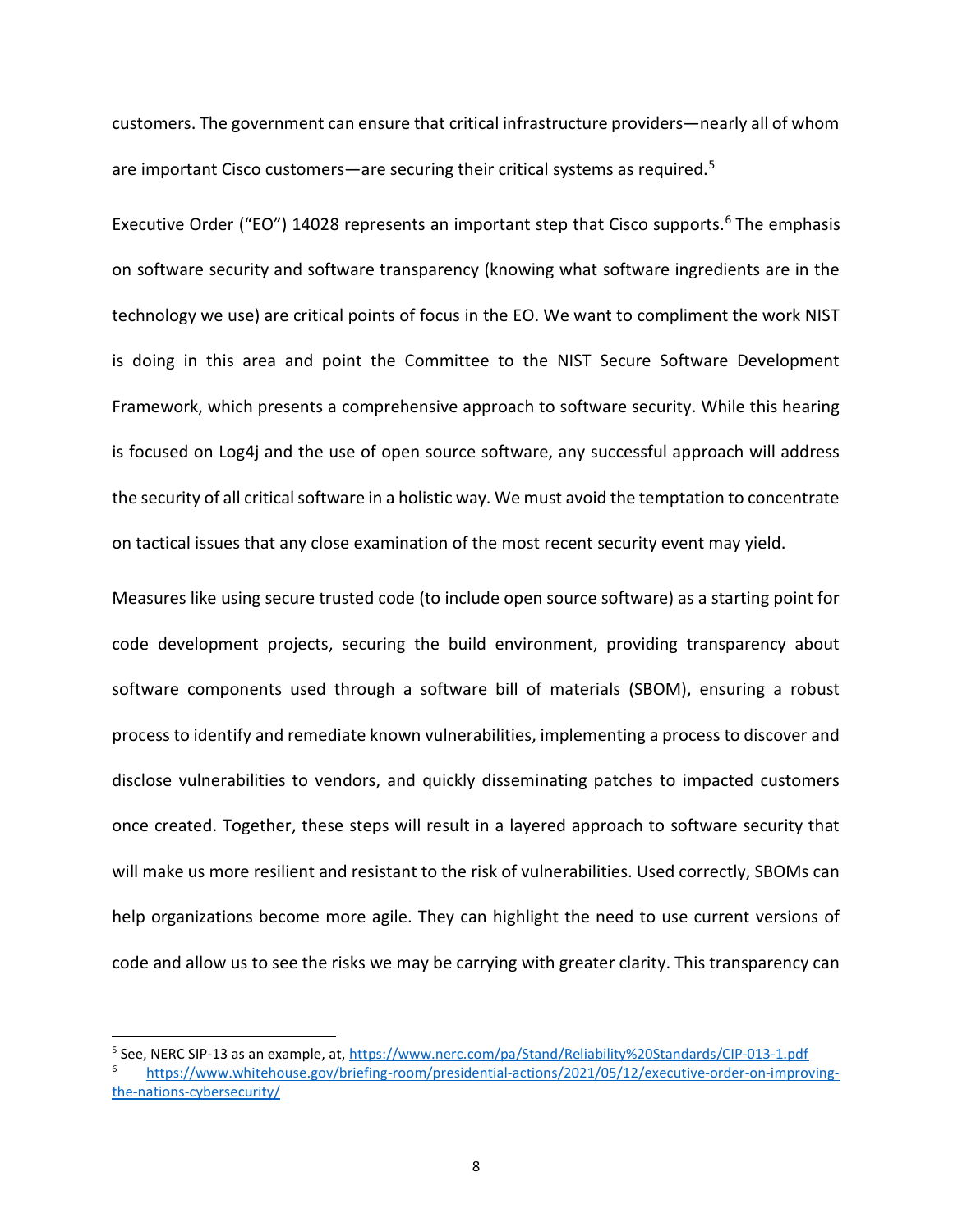facilitate more coordinated ways to collect data and manage vulnerability risks in both proprietary and open source software.

Requiring vendors to publish information about what elements of code are leveraged in a product or service creates a new level of transparency that can allow closer examination of vulnerabilities in software. Understanding risk requires understanding exposure of the necessary facts. SBOMs may help provide an additional important source of data to inform effective, risk-based prioritization of limited resources. The federal government, via the Department of Commerce's National Telecommunications and Infrastructure Administration (NTIA), led efforts to foster private sector development of this concept. It is now being furthered by CISA as a result of the Executive Order. We expect that the federal government will soon begin asking vendors of critical software to supply SBOMs along with other minimum requirements set forth in the Executive Order.

While SBOMs are increasingly part of the assessment and risk management conversation for highly secure software development, I want to caution that they are not the only solution. Furthermore, the processes necessary to produce, publish, and maintain accurate SBOMs are not cost-free. More work needs to be done to ensure the amount of benefit yielded from customer access to SBOMs, and the level of detail they are expected to yield, is worth the amount of time and effort necessary for developers and vendors to produce and maintain them accurately at required levels of specificity and precision.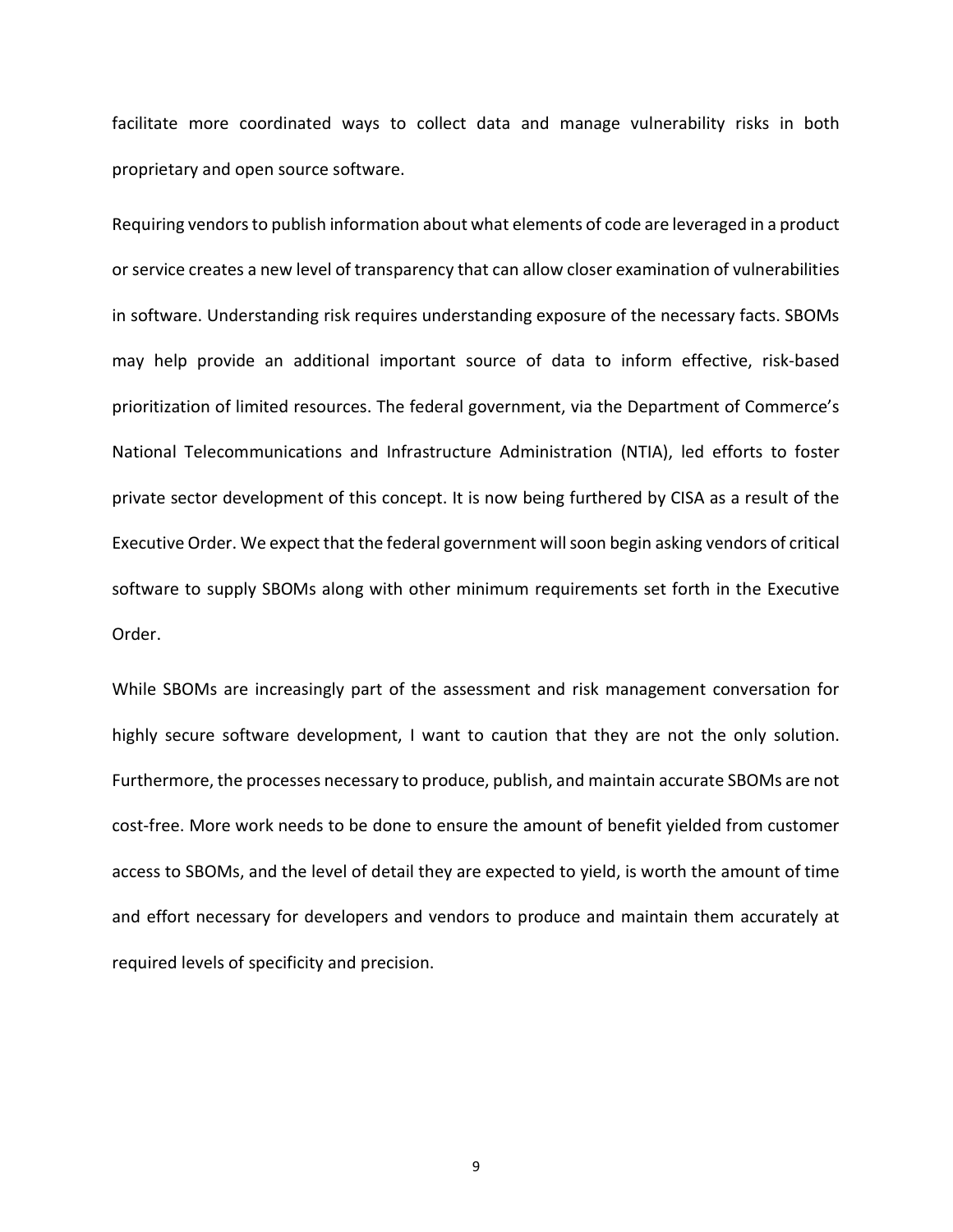#### A Note of Optimism

We typically speak about cybersecurity threats and responses in terms of challenges that remain to be addressed—and without a doubt they are significant. The threat environment is dynamic and constantly evolving. Sophisticated threat actors are highly organized, well-resourced, and closely coordinated. But we are learning, evolving, and coordinating too, and as a result, our ability to manage the risks posed by vulnerabilities is improving in tangible ways. The risks posed by Log4j and subsequent exploits will remain with all of us for quite some time. But the ability of Cisco and others to respond quickly and work together as peer companies and with the government—as well as our collective ability to learn, adapt, and evolve—will allow us to keep raising barriers to the exploitation of vulnerabilities and to malicious cyber activity. For Cisco, our greater speed in responding to Log4j validated years of focus and investment after events like the Heartbleed/OpenSSL vulnerability. The measures discussed today, combined with the benefits we expect from EO 14028, to include SBOMs, will only enhance our ability to respond faster. The industry and the government together must continue to build our collective agility by focusing on the best practices that will enable us to respond to the next important vulnerability event, which will surely come.

### **Conclusion**

In closing, I want to reiterate how much I appreciate the opportunity to testify today and provide Cisco's views on these important topics. Learning lessons from these situations and using events like the Log4j vulnerability response drives improvements. These joint efforts across industry and government help identify new opportunities for continued partnership. Doing so helps raise awareness and capabilities for all organizations, regardless of their size and resources. The Log4j